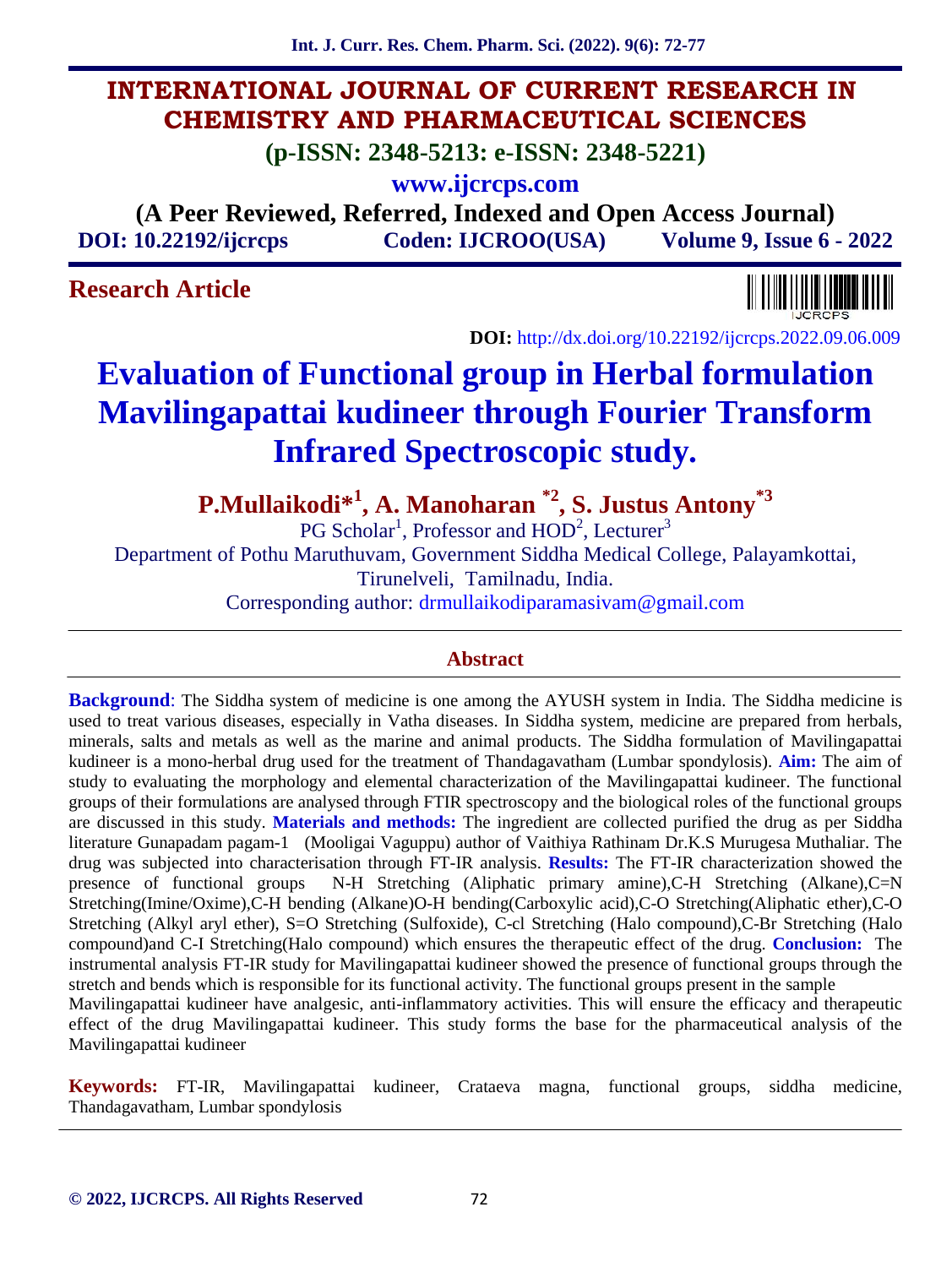## **Introduction**

The World Health Organization(WHO) estimated that 80% of population have used traditional medicine in developing countries for primary health care needs (WHO Guidelines-2017)In that way, Siddha medicine, has profound vital role in management of diseases and prophylaxis though it's herbals minerals and metals. According to siddha medicinal system, diet and lifestyle play a major role in health and curing diseases. it emphasizes on the patient, environment, age, sex, race, habit, mental framework, Habit, diet, appetite, physical condition, physiological constitution of the disease for the treatment which is individualistic in nature. Mavilingapattai kudineer is a siddha formulation .It is indicated as a good drug for vadha disease mentioned in classical Siddha literature. Gunapadam mooligai vaguppu. There is no scientific foot prints are available regarding this formulation. FTIR characterization was done for this siddha formulation to evaluate functional groups identification. It is an excellent tool for qualitative analysis.

For the development of a new drug Scientific validation of safety and efficacy of the each and every drug before going to administration in human beings are essential in the current era. In order to develop new drug strategy or<br>standardization of the traditional Siddha standardization of the formulation through characterization using sophisticated modern equipment is an emergence need to strengthen to field of pharmacolgy.

Fourier Transform Infrared (FTIR) spectroscopy is an analytical methodology used in industry and academic laboratories to understand the structure of individual molecules and the composition of molecular mixtures. FTIR spectroscopy uses modulated, mid-infrared energy to interrogate a sample. The infrared light is absorbed at specific The trial frequencies directly related to the atom-to-atom vibrational bond energies in the molecule. When the bond energy of the vibration and the energy of mid-infrared light are equivalent, the bond can absorb that energy. Different bonds in a molecule vibrate at different energies, and therefore absorb

different wavelengths of the IR radiation. The position (frequency) and intensity of these individual absorption bands contribute to the overall spectrum, creating a characteristic fingerprint of the molecule. FT-IR is one of the important analytical techniques which is used to determine the organic compounds , including chemical bond, as well as organic content (eg.protein, carbohydrate and lipid).In this article discussed about Mavilingapattai kudineer shows subjected to access the functional groups present in the drug, used FT-IR instrument.

## **Materials and Methods**

## **Trial drug selection:**

The details about the siddha formulation *Mavilingapattai kudineer*was acquired from Siddha text Gunapadam pagam-1 (Mooligai Vaguppu) author of Vaithiya Rathinam Dr.K.S Murugesa Muthaliar.

## **Collection of raw materials:**

Required raw drug was collected from the herbal drug shop, Thackkalay, kanyakumari district, Tamilnadu

## **Authentication of raw materials:**

The raw drug was identified and authenticated by the Medicinal Botanist and Gunapadam experts at Government Siddha Medical College and Hospital, Palayamkottai-627002.

## **Process of preparation:**

The adulterants, dust and other materials in the barks were removed.

## **Method of preparation**

The trial drug is purified dried and grinded into kudineer chooranam.10gm of kudineer chooranam is added with 400ml of water &boiled untill it is reduced into  $\frac{1}{4}$  of its quantity and make kashayam to dispensing (Table .1)

#### **© 2022, IJCRCPS. All Rights Reserved** 73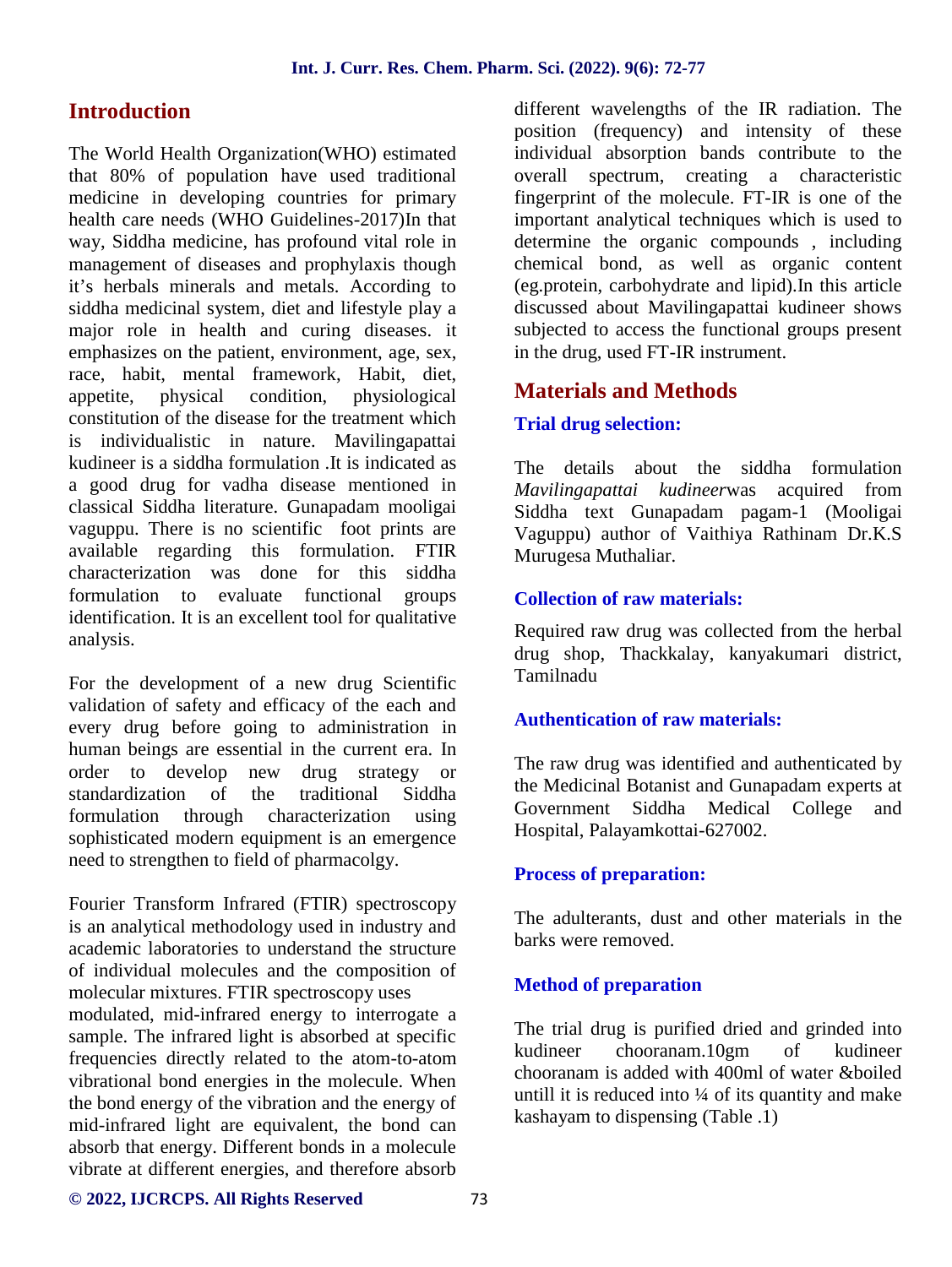| S.No | Tamil Name      | Scientific name                   | Parts Used | Ouantity |
|------|-----------------|-----------------------------------|------------|----------|
|      | Mavilingapattai | Crataeva magna<br>$(Linn)$ Benth. | Stem barks |          |

#### **Table 1:Ingredients of Mavilingapattai kudineer**.

## **Results and Discussion**

## **FT-IR Analysis:**

FT-IR Spectra were recorded at Mavilinga pattai kudineer Siddha Regional Research Institute, Poojappura, Thiruvananthapuram, Kerala. Instrument model=FT-WIN was used to derive the FT-IR Spectra of Mavilingapattai kudineer.The test drug was identified to have 8

peaks. They represents functional group presents in the Mavilingapattai kudineer. The FTIR analysis of Mavilinga pattai kudineer shows the spectrum that appears which denotes the molecular absorption and transmission. It forms the molecular finger print of the sample. It is the functional group and determine the amount of compound present in the sample. The functional groups are responsible for the therapeutic effect of the drug.



**Figure 1:FT-IR Spectra of Mavilingapattai kudineer.**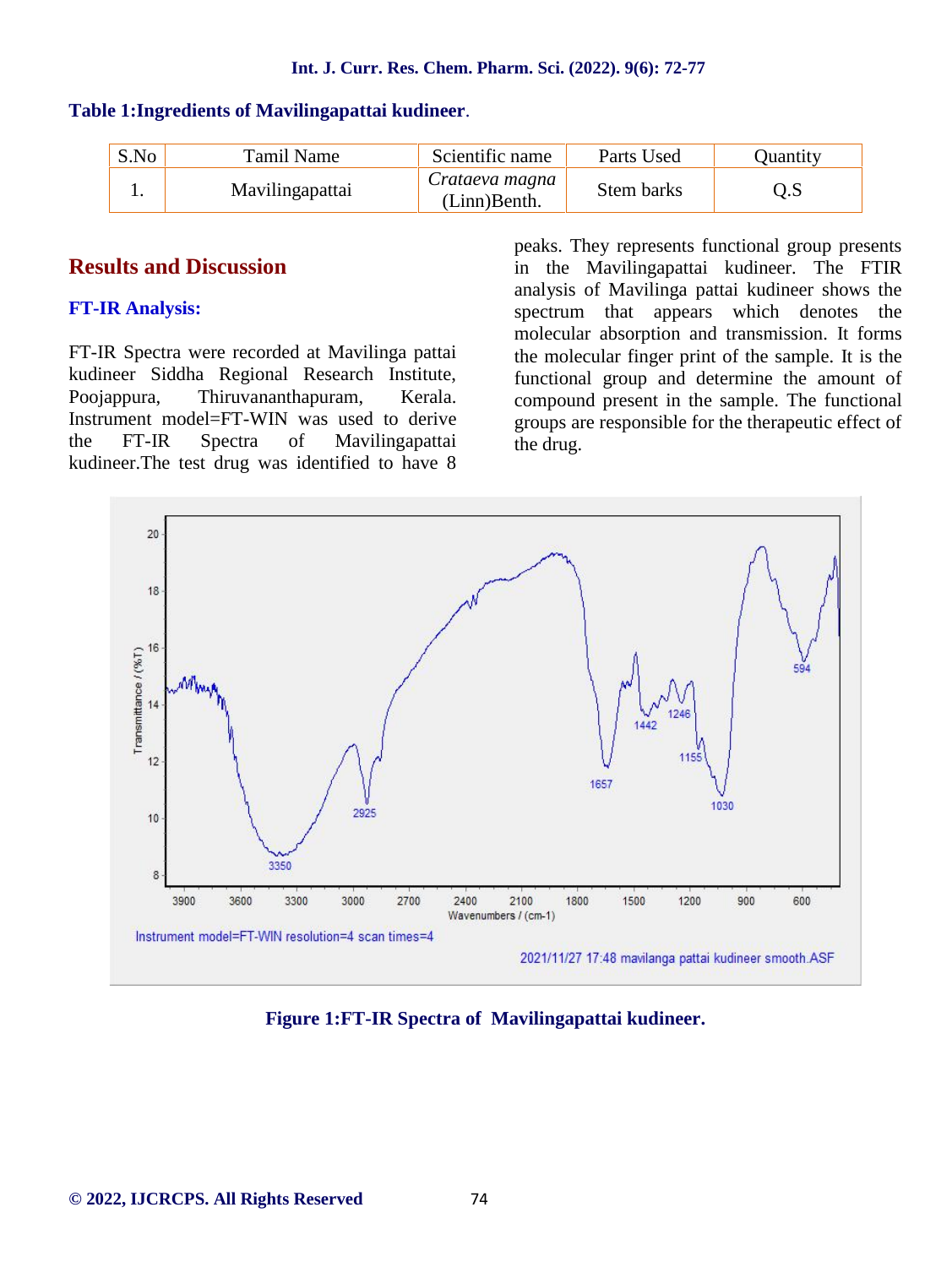| S.No           | Wave<br>$Number(cm^{-1})$ | Vibrational Modes of Mavilinga pattai kudineer in<br><b>IR</b> region | <b>Functional groups</b>                         |
|----------------|---------------------------|-----------------------------------------------------------------------|--------------------------------------------------|
|                | 3350                      | N-H Stretching                                                        | Aliphaticprimary<br>amine                        |
| 2              | 2925                      | C=H Stretching,                                                       | Alkane                                           |
| 3              | 1657                      | $C=$ NStretching<br>C-H bending                                       | Imine/Oxime<br>Alkane                            |
| $\overline{4}$ | 1442                      | O-H Bending                                                           | Carboxylic acid                                  |
| 5              | 1246                      | C-O Stretching                                                        | Alkyl aryl ether                                 |
| 6              | 1155                      | C-Ostretching                                                         | Alephatic ether                                  |
| 7              | 1030                      | $S = O$ stretching                                                    | Sulfoxide                                        |
| 8              | 594                       | C-cl stretching C-Br Stretching<br>C-I Stretching                     | Halo compound.<br>Halo compound<br>Halo compound |

#### **Table 2 : Functional groups for peak values**

From the above analysis ,the test drug Mavilinga pattai kudineer is contains Aliphatic primary amine, Alkane, imine/Oxime, Carboxylic acid, Alkyl aryl ether, Aliphatic ether, sulfoxide and Halo compound were present. The above compounds have some pharmaceutical properties and are responsible for the therapeutic action of the drug. Some component therapeutic uses are briefly discussed below. (Table.2)

## **Aliphatic primary amines**

Aliphatic amines are generally too sterically hindered to contribute much to the cure.Aliphatic amines constitute the largest group of epoxy curing agents. They can be used as is or adducted to modify volatility, toxicity, reactivity, and stoichiometry.

## **Amines**:

Biological amines have analgesic properties[10.]Amines have anti-inflammatory properties[11].

## **Imine**

Synthetize 12 resveratrol analogues (6 imines, 1 thioimine and 5 hydrazones) and investigated its cytotoxicity, antioxidant activity and in vitro antiinflammatory/immunomodulatory properties. The most promising compounds were also evaluated in vivo. The results showed that imines presented less cytotoxicity, were more effective than resveratrol on DPPH scavenger and exhibited an anti-inflammatory profile. An immunomodulatory activity also was observed in these molecules. Imines suggest presents potential action to control inflammatory disorders.

## **Sulfoxide**

Dimethylsulfoxide is used topically to decrease pain and speed the healing of wounds, burns, and muscle and skeletal injuries. Dimethylsulfoxide is also used topically to treat painful conditions such as headache, inflammation, osteoarthritis, rheumatoid arthritis, and severe facial pain called tic douloureux.

**Carboxylic acid** – Analgesic, Anti pyretic, Anti inflammatory, but is mainly usedas analgesic in the short-term management of moderate to severe pain. Carboxylic acid in the highest primary functional group of Acetyl salicylic acid. It has antiplatelet activity, which prevent clot formation.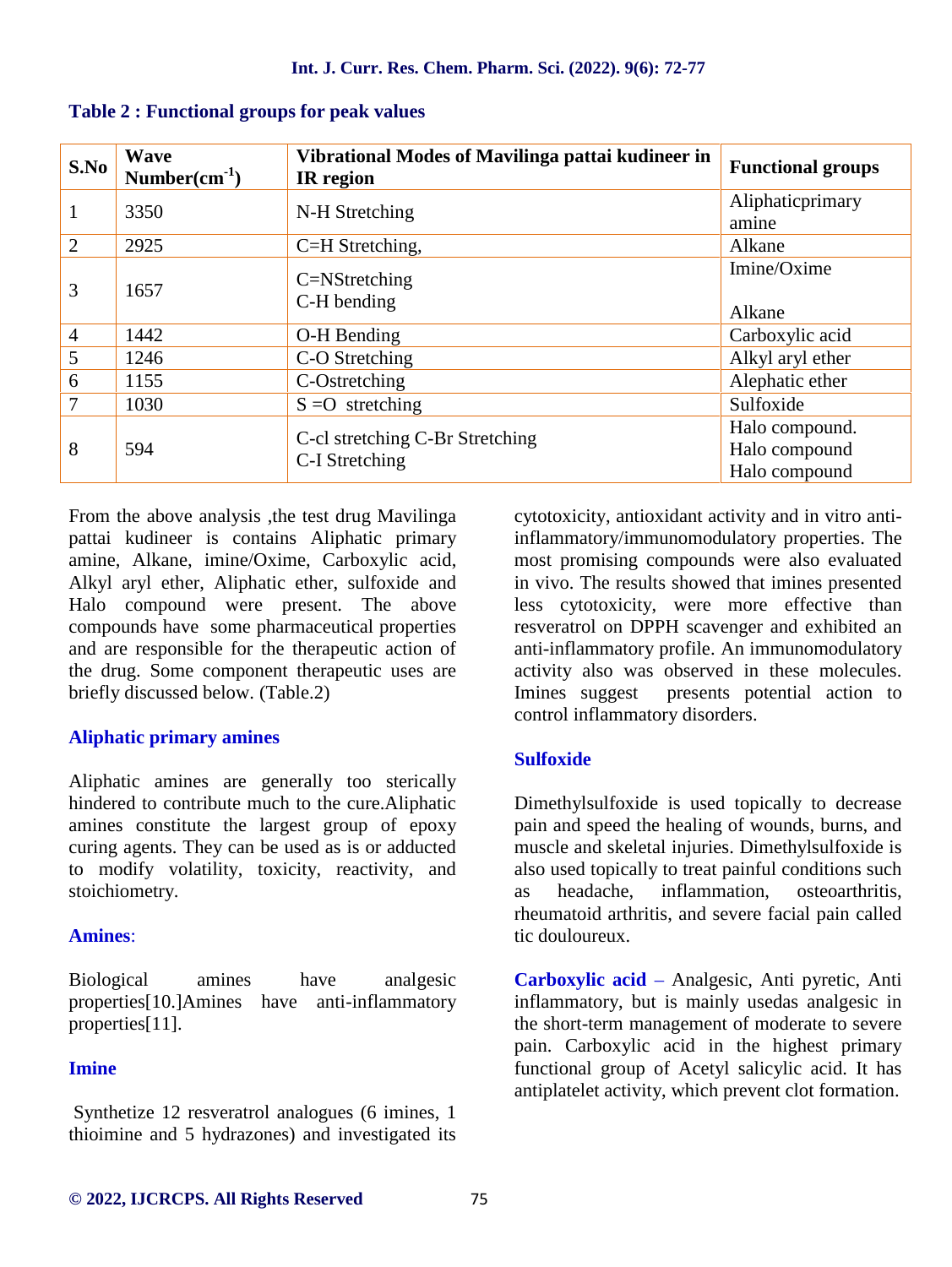# **Conclusion**

The spectroscopic standardization of the drug 3. sample Mavilingapattai kudineer. It is known to have the functional groups like compound).The functional groups present in the sample Mavilingapattai kudineer have Aliphatic primary amine, alkane, Imine/Oxime, carboxylic acid, alkyl aryl ether, Aliphatic ether, Sulfoxide, halo compounds. Presence of these active components will ensures quality, efficacy and therapeutic effect of the drugMavilingapattai kudineer. This study forms the base for the pharmaceutical analysis of the Mavilingapattai kudineer. These findings will give valuable information for future clinical research.

# **Acknowledgments**

Special thanks Dr.A.Manoharan, M.D(S),Ph.D., Professor and HOD, Department of Pothu maruthuvam, GSMC&H, Palayamkottai, for the valuable guidance and correction .I express my gratitude to Dr. Justus Antony, Lecturer, Department of Pothu Maruthuvam GSMC&H, Palayamkottai, for the guidance. Sincere thanks to 10. Siddha Regional Research Institute , Poojappura, Thiruvananthapuram, Kerala for used FITR – analysis

# **References**

- 1. Amides and amines with analgesic and anti-inflammatory activity,D Artini et al. Arzneimittelforschung. 1971 Jan.
- 2. Danielle Cristina Zimmerman- Franco,Bruna Esteves.Leticia Moroni Lacerda.Fsabela de.organic &medicinal chemistry 26(17),4898-4906,2018.In vitro and in vivo anti -inflammatory properties of Imine resveratol analogues Bio organic & medicinal chemistry  $26(17)$ , 4898-4906,2018.
- a. Danielle Cristina Zimmermann-Franco, Bruna Esteves, Leticia Moroni Lacerda, Isabela de Oliveira Souza, Juliana Alves Dos Santos, Nícolas de Castro Campos Pinto, Elita Scio, Adilson David da Silva, Gilson Costa Macedo Biorganic &

medicinal chemistry 26 (17), 4898-4906, 2018.

- 3. Dr.C.S.Uthamaroyan,H.P.I.M.,Lecturer,Gr ade-I,Siddha,Pharmacopoeia of Hospital of Indian Medicine,Tamilnadu Siddha Medical Board,Madras-600 106:1995.
- 4. Fourier Transform Infrared Spectroscopy (FT-IR), Analysis and testing Chemical.
- 5. Fourier Transform Infrared spectroscopy (FTIR) characterization of siddha medicine- kodiveli chooranam.Volume- 8|ISSUE-6/JUNE-

2019.http://www.rxlist.com>supplements

- 6. https://noahchemicals.com/blog/carboxyli c-acids-in-human-life/
- 7. https://www.researchgate.net/publication/ 304621131\_Carboxylic\_Acid\_Nonsteroid al\_Anti-Inflammatory\_Drugs\_NSAIDs
- 8. In vitro and in vivo anti-inflammatory properties of imine resveratrol analogues
- 9. Involvement of biogenic amines with the mechanisms of novel analgesics,P F Vonvoigtlander et al. Prog Neuropsychopharmacol Biol Psychiatry 1983.
- 10. IR Spectrum Table & Chart. https://www.sigmaaldrich.com
- P.RASHMI\* GOPAL KRISHNA RAO, KSHAMA. DEVI,B.G SHIVANANDA;G.R SWETHA and SUNEETHA GA Novel Aryl Ether Derivatives as Anti inflammatory and Analgesics.ISSN:09734945;CODEN ECJHAO E.Journal of chemistry 2011,8(3),1401-1407.
- 12. Rajamaheswari.K,Rajasekaran Analysis and characterization of the traditional Siddha formulation Sangu parpam through FTIR spectroscopy.Journal of chemical and Pharmaceutical research 2016;8(6):309-311
- 13. Rekha.V Essakkypandiyan G Fourier Transform Infrared Spectroscopy analysis of siddha formulation Pachalavana Parpam.Journal of Traditional and Integrative Medicine (2021)ISSN 9504- 332X.